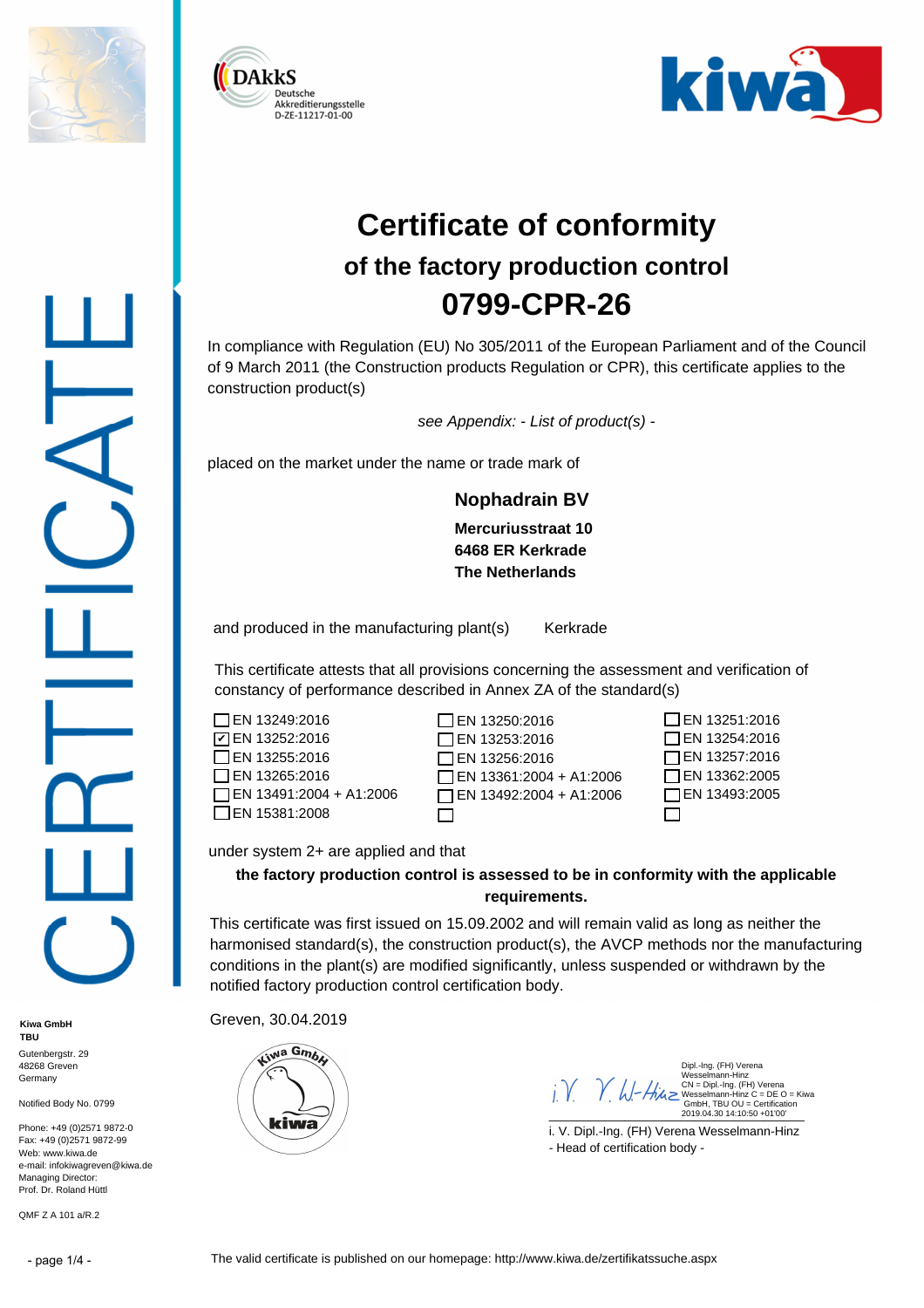





# *- List of product(s) -* Appendix to the certificate **of the factory production control**

**Nophadrain BV**

**Mercuriusstraat 10 6468 ER Kerkrade The Netherlands**

*Manufacturing plant(s):* Kerkrade

*Product(s) within the factory production control:* Sopradrain DUO 25

ND 4+1, ND 4+1h, ND 4+1hd, ND 4+1lt, ND 5+1, ND 6+1, ND 6+1v, ND 6+1zg

ND 100, ND 100s, ND 100sv, ND 100zv, ND 120, ND 120UMLPETTE, ND 120zv, ND 133, ND 133lv, ND 200hsv, ND 200lt, ND 200ltzv, ND 200lts, ND 200, ND 200h, ND 200hd, ND 200hs, ND 200hzv, ND 200s, ND 200sv, ND 200sv-MKII, ND 200zvs, ND 200zv, ND 220, ND 220h, ND 220lt, ND 220zv, ND 600, ND 600lt, ND 600lts, ND 600ltsv, ND 600hd, ND 600hds, ND 600hdsv, ND 600hdzv, ND 600s, ND 600sv, ND 600wv, ND 620, ND 620hd, ND 620hdzv, ND 620lt, ND 700, ND 700hd, ND 700hds, ND 700hdsv, ND 700hdzw, ND 700hdzws, ND 700hdzwsv, ND 700s, ND 700sv, ND 700zv, ND 700zw, ND 700zws, ND 700zwsv, ND 720, ND 720hd, ND 720hdzw, ND 720zv, ND 720zw, ND 800, ND 800s, ND 800sv, ND 800zv, ND 800zw-1600, ND 820, ND 900, ND 900hd, ND 900hds, ND 900hdsv, ND 900s, ND 900sv, ND 920, ND 920hd **COTER-26**<br>
Mencuriusstraat 10<br>
Mencuriusstraat 10<br>
Mencuriusstraat 10<br>
The Netherlands<br>
Froe Heritands<br>
Product(s) within the factory production control:<br>
Sopradrain DUO 25<br>
ND 4+1, ND 4+1h, ND 4+1hd, ND 4+1ht, ND 5+1, N

ND Egg Crate 25, ND Egg Crate 40, ND Egg crate 25072, ND Egg crate 25086, ND Egg Crate 40120

The relevant standard(s) and function(s) are listed on the Declaration(s) of Performance of the product(s) for which the *certificate holder is responsible.*

**This appendix is not valid without page 1 of the certificate.**

Greven, 30.04.2019



\_\_\_\_\_\_\_\_\_\_\_\_\_\_\_\_\_\_\_\_\_\_\_\_\_\_\_\_\_\_\_\_\_\_\_\_\_ i. V. Dipl.-Ing. (FH) Verena Wesselmann-Hinz - Head of certification body -

Notified Body No. 0799 Phone: +49 (0)2571 9872-0

**Kiwa GmbH TBU** Gutenbergstr, 29 48268 Greven Germany

Fax: +49 (0)2571 9872-99 Web: www.kiwa.de e-mail: infokiwagreven@kiwa.de Managing Director: Prof. Dr. Roland Hüttl

QMF Z A 101 a/R.2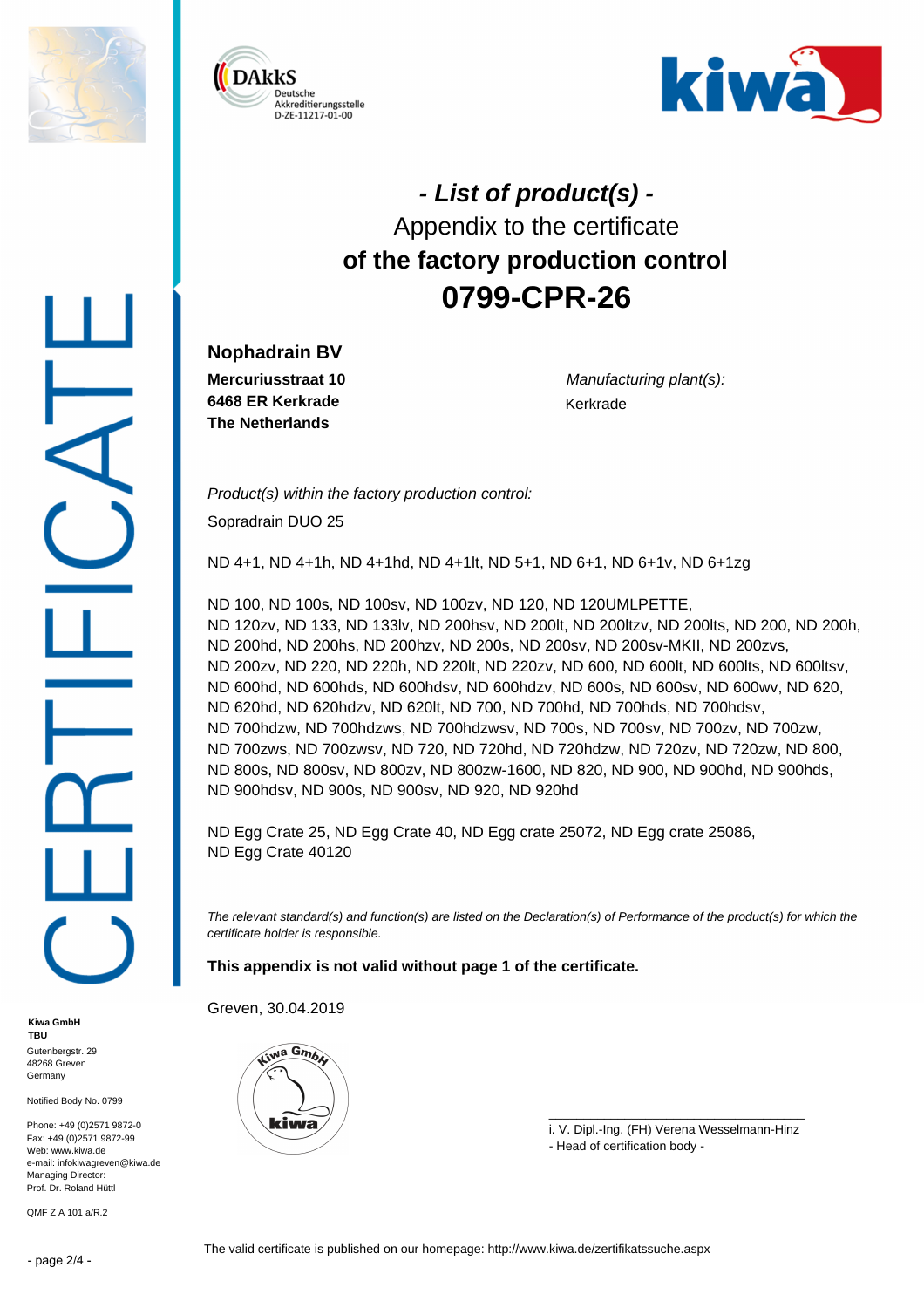





# *- List of product(s) -* Appendix to the certificate **of the factory production control**

**Nophadrain BV**

**Mercuriusstraat 10 6468 ER Kerkrade The Netherlands**

*Manufacturing plant(s):* Kerkrade

*Product(s) within the factory production control:*

ND IR

ND Trasdrain 100sv, ND Trasdrain 200hsv, ND Trasdrain 200sv, ND Trasdrain 600sv, ND Trasdrain 800

ND X20

NDS 150, NDS 300, NDS 400, NDS 450, NDS 600, NDS 900

SD 50, SD 50sv, SD 50zv, SD 100, SD 100s, SD 100sv, SD 100zv, SD 120, SD 120lt, SD 120ltzv, SD 120zv, SD 200, SD 200h, SD 200hd, SD 200hs, SD 200hsv, SD 200hzv, SD 200lt, SD200lts, SD 200ltzv, SD 200s, SD 200sv, SD 200zv, SD 200zvs, SD 220, SD 220h, SD 220lt, SD 220zv, SD 300, SD 600, SD 600hd, SD 600hds, SD 600hdsv, SD 600hdzv, SD 600lt, SD 600lts, SD 600ltsv, SD 600s, SD 600sv, SD 600wv, SD 620, SD 620hd, SD 620hdzv, SD 620lt, SD 700, SD 700hd, SD 700hds, SD 700hdsv, SD 700hdzw, SD 700hdzws, SD 700hdzwsv, SD 700s, SD 700sv, SD 700zv, SD 700zw, SD 700zws, **COTER-26**<br>
Mencuriusstraat 10<br>
Mencuriusstraat 10<br>
The Netherlands<br>
The Netherlands<br>
Froduct(s) within the factory production control:<br>
ND IR<br>
ND Trasdrain 100sv, ND Trasdrain 200hsv, ND Trasdrain 200sv, ND Trasdrain<br>
ND

The relevant standard(s) and function(s) are listed on the Declaration(s) of Performance of the product(s) for which the *certificate holder is responsible.*

**This appendix is not valid without page 1 of the certificate.**

Greven, 30.04.2019



\_\_\_\_\_\_\_\_\_\_\_\_\_\_\_\_\_\_\_\_\_\_\_\_\_\_\_\_\_\_\_\_\_\_\_\_\_ i. V. Dipl.-Ing. (FH) Verena Wesselmann-Hinz - Head of certification body -

**Kiwa GmbH TBU** Gutenbergstr, 29 48268 Greven Germany

Notified Body No. 0799

Phone: +49 (0)2571 9872-0 Fax: +49 (0)2571 9872-99 Web: www.kiwa.de e-mail: infokiwagreven@kiwa.de Managing Director: Prof. Dr. Roland Hüttl

QMF Z A 101 a/R.2